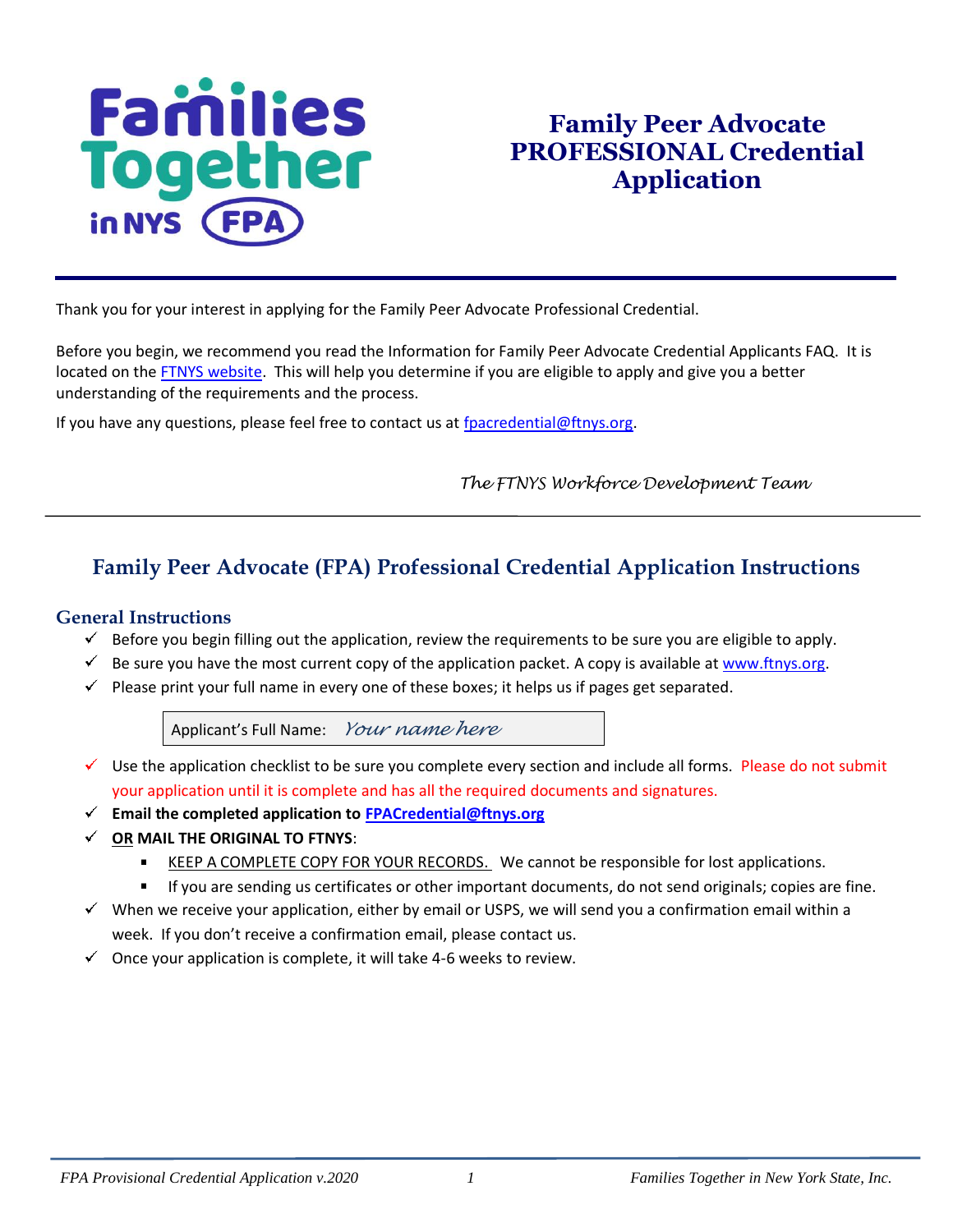## **Section 1: Contact Information**

- $\blacksquare$ Complete this section with your contact information.
- $\mathbf{u}$ If you are not currently employed by an agency, you can leave the work contact information section blank.
- If you do not have a personal email address you will need to create an email account to use for this purpose as we communicate with you primarily by email. There are a number of free email programs on-line.
- Your name will be published in an on-line directory of credentialed Family Peer Advocates  $\blacksquare$
- We will add your email to the FTNYS listserv to ensure that you receive up-to-date announcements about training, credentialing and other opportunities for continued professional development.
- $\blacksquare$ Please carefully write your name exactly as you wish it to appear on your certificate. Unless otherwise indicated, we will mail your certificate to your home mailing address.

## **Section 2: Parent Empowerment Program (PEP) Training**

- Successful completion of PEP Training is required for a Professional FPA Credential.
- Submit a copy of your PEP Training Certificate of Completion. Please contact us if you cannot find your certificate.
- If you need PEP Training, please go to the PEP Training link on the FTNYS website to find out how to register.
- If you have completed the Traditional PEP version of the training, and have accumulated 1000 hours of work experience, (paid or formal volunteer) please call the FTNYS Department of Workforce Development for information on how to apply for an FPA Professional Credential. DO NOT USE THIS APPLICATION.

## **Section 3: Family Peer Advocate Provisional Credential**

- A valid Provisional Family Peer Advocate Credential is needed to be eligible to receive a Professional Credential
- Include a copy of your Provisional Credential Certificate with this application  $\blacksquare$

#### **Section 4: Resume**

- Please include a current copy of your resume with your application. There is no required format, but it should include all of the usual elements of a standard resume. Be sure to send your most up-to-date resume, including your most recent job as a Family Peer Advocate, and that the overall resume highlights your relevant skills and experience.
- If you have never prepared a resume, there are sample forms and templates on-line. In the Microsoft Word program, you will find resume templates. There are additional templates on-line at: [http://office.microsoft.com/en-us/templates/CT010144894.aspx#.](http://office.microsoft.com/en-us/templates/CT010144894.aspx) There are on-line resume-builder websites as well. Be careful to 'read the fine print' if you use these.

## **Section 5: Current Work Status and Experience Verification Forms**

There are two pages in this section:

- $\blacksquare$ First, complete the current work status and hours of experience page. When 'adding up' your hours of experience, please count only your work (paid or volunteer) as a family peer support services provider.
- $\blacksquare$ Second, you and your supervisor(s) complete the Experience Verification Form.
- You can copy the Work Status and Experience Verification Forms if you need more than one employer to verify  $\blacksquare$ your employment to reach the required number of hours.
- Please be sure all boxes on this form are filled in and that the form is signed by both you and your supervisor.
- Remember we do not accept typed signatures. [Click here](https://acrobat.adobe.com/us/en/mobile/fill-sign-pdfs.html) for a link to a free approved document signing app to use with a **smart phone or tablet.** or copy and paste the link below <https://www.adobe.com/acrobat/mobile/fill-sign-pdfs.html>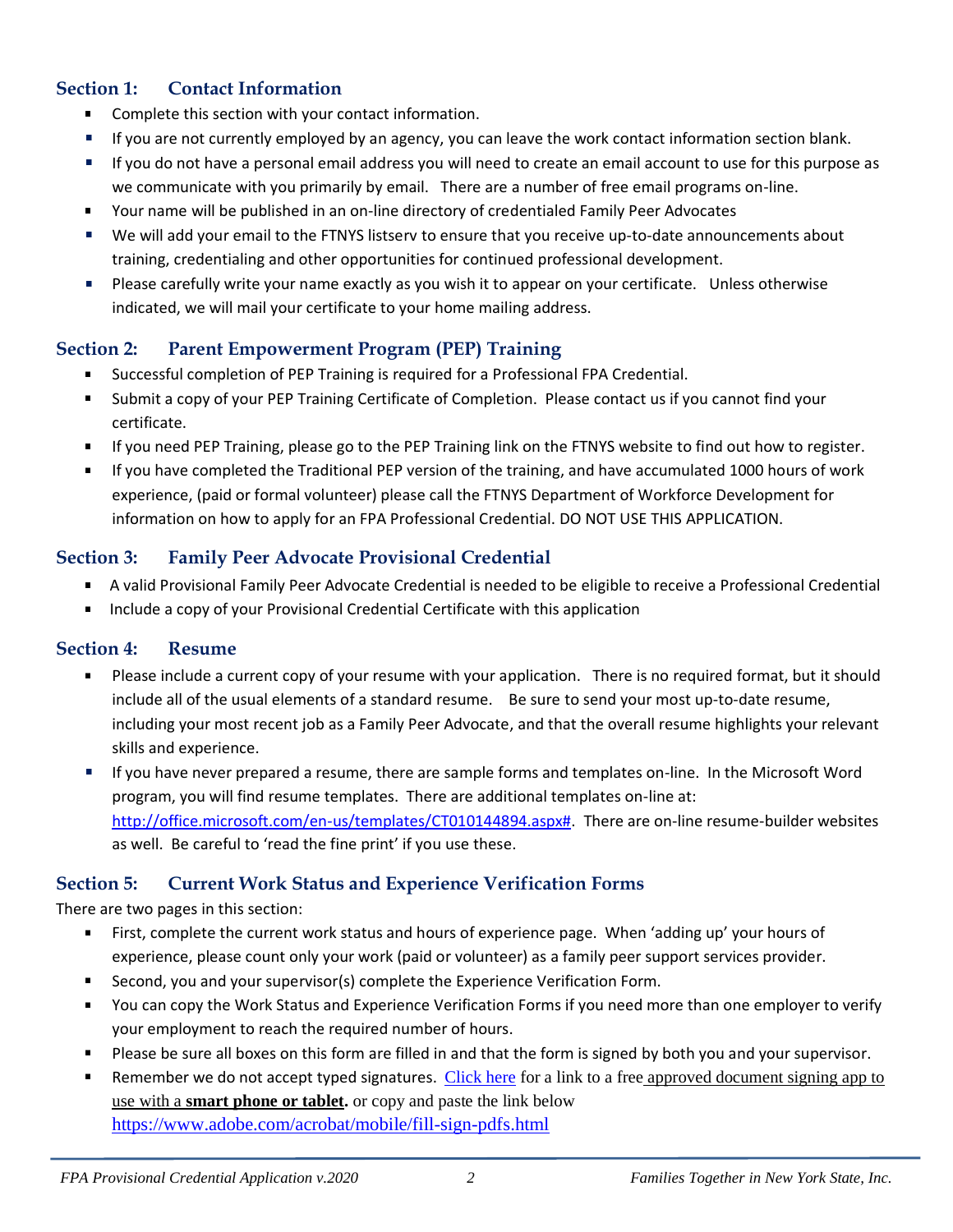Remember to attach your job description if you are currently working as an FPA.

### **Section 6: Supervisor Letter of Recommendation**

Each applicant for the Family Peer Advocate Professional Credential is required to submit a letter of recommendation from someone who supervised/directed your work (paid or formal volunteer) providing family peer support services..

- Give your reference the Supervisor Recommendation Form to complete and sign. They will also submit a separate typed and signed letter of recommendation to you for you to include with your application. No application will be reviewed without this letter.
- $\mathbf{r}$ Please ask your supervisor to specifically address the experience and skills you have that are relevant to your application for the Professional Family Peer Advocate Credential. We recommend that you provide your supervisor with a copy of the Family Peer Support Services Definition so they will have a better understanding of the skills required of a Family Peer Advocate.

#### **Section 7: Family Peer Advocate Code of Ethics**

 Each applicant for the Family Peer Advocate Credential is required to abide by the Family Peer Advocate Code m. of Ethics. Please read the Code of Ethics carefully before signing. Include a complete, signed copy in your application packet.

## **Section 8: Confidentiality and Sharing of Information**

- $\mathbf{r}$ Families Together in New York State maintains strict privacy and confidentiality policies to ensure the personal privacy of all FPA Credential applicants.
- Unless you provide us with written permission to share your application with others, the only individuals who can view your application are: the FTNYS Director of Training and Credentialing, FTNYS Training and Credentialing Program Coordinator or other FTNYS staff at the direction of the Executive Director, FTNYS Regional Parent Advisors, Members of the Workforce Development Advisory Committee; and, FSS Coordinators in collaborating state agencies.
- **Please initial each statement in this section to indicate your understanding of who will have access to the** information in your application.

## **Section 9: Signature and Verification of Information**

- Initial all sections, then sign with an original signature and date. ×,
- Applicants are expected to provide complete, truthful information. Any application found to contain fraudulent information will not be considered.

If you have any questions, please feel free to contact us at [fpacredential@ftnys.org.](mailto:fpacredential@ftnys.org)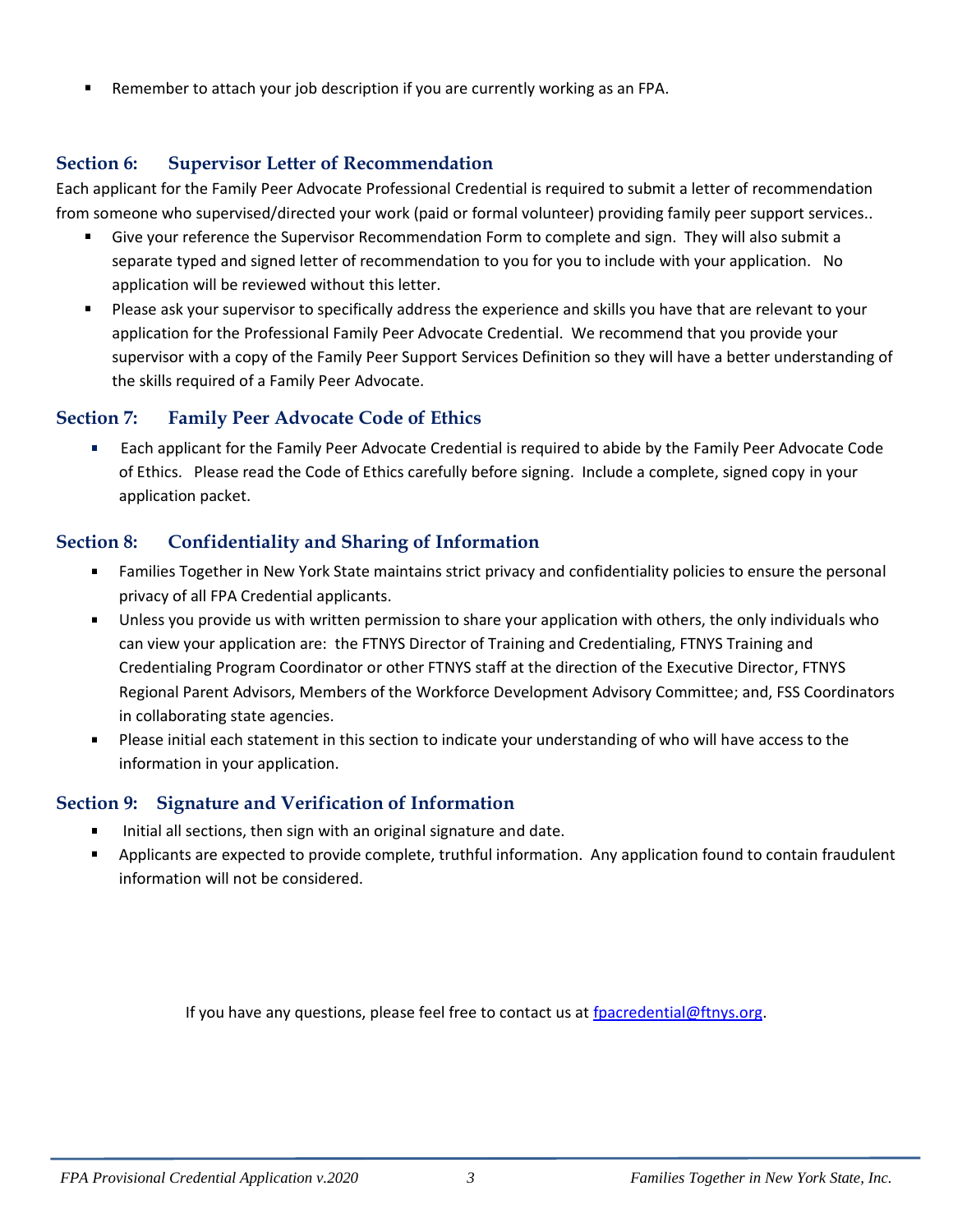## **FPA Application Checklist**

*Please use this checklist to keep track of your progress completing the application. Please submit only complete applications.*

| ✓ | <b>Section</b>                                                              | <b>Notes</b>                                                                                                           |
|---|-----------------------------------------------------------------------------|------------------------------------------------------------------------------------------------------------------------|
|   | Did you read the application instructions?                                  | If not, please go back and read them. They will<br>➤<br>help you complete the application correctly the<br>first time! |
|   | <b>Contact Information</b>                                                  |                                                                                                                        |
|   | PEP Certificate of Completion                                               |                                                                                                                        |
|   | Valid Provisional Family Peer Advocate Credential                           |                                                                                                                        |
|   | Resume                                                                      |                                                                                                                        |
|   | Work Status and Employment Verification                                     |                                                                                                                        |
|   | <b>Employment Verification Form (s)</b>                                     | Supervisor signature required<br>≻                                                                                     |
|   | Job Description                                                             |                                                                                                                        |
|   | Supervisor Recommendation Form                                              | Applicant signature required<br>Supervisor signature required                                                          |
|   | <b>Supervisor Recommendation</b><br>Letter submitted by reference (no form) | Supervisor signature required<br>⋗                                                                                     |
|   | Signed Code of Ethics                                                       | Applicant signature required<br>➤                                                                                      |
|   | <b>Confidentiality Statement</b>                                            |                                                                                                                        |
|   | <b>Verification Signature</b>                                               | Applicant signature required                                                                                           |
|   | Make a copy for your records                                                | <b>DO THIS!</b>                                                                                                        |
|   | Mail the original                                                           | Check email for confirmation that it was<br>↘<br>received by FTNYS.                                                    |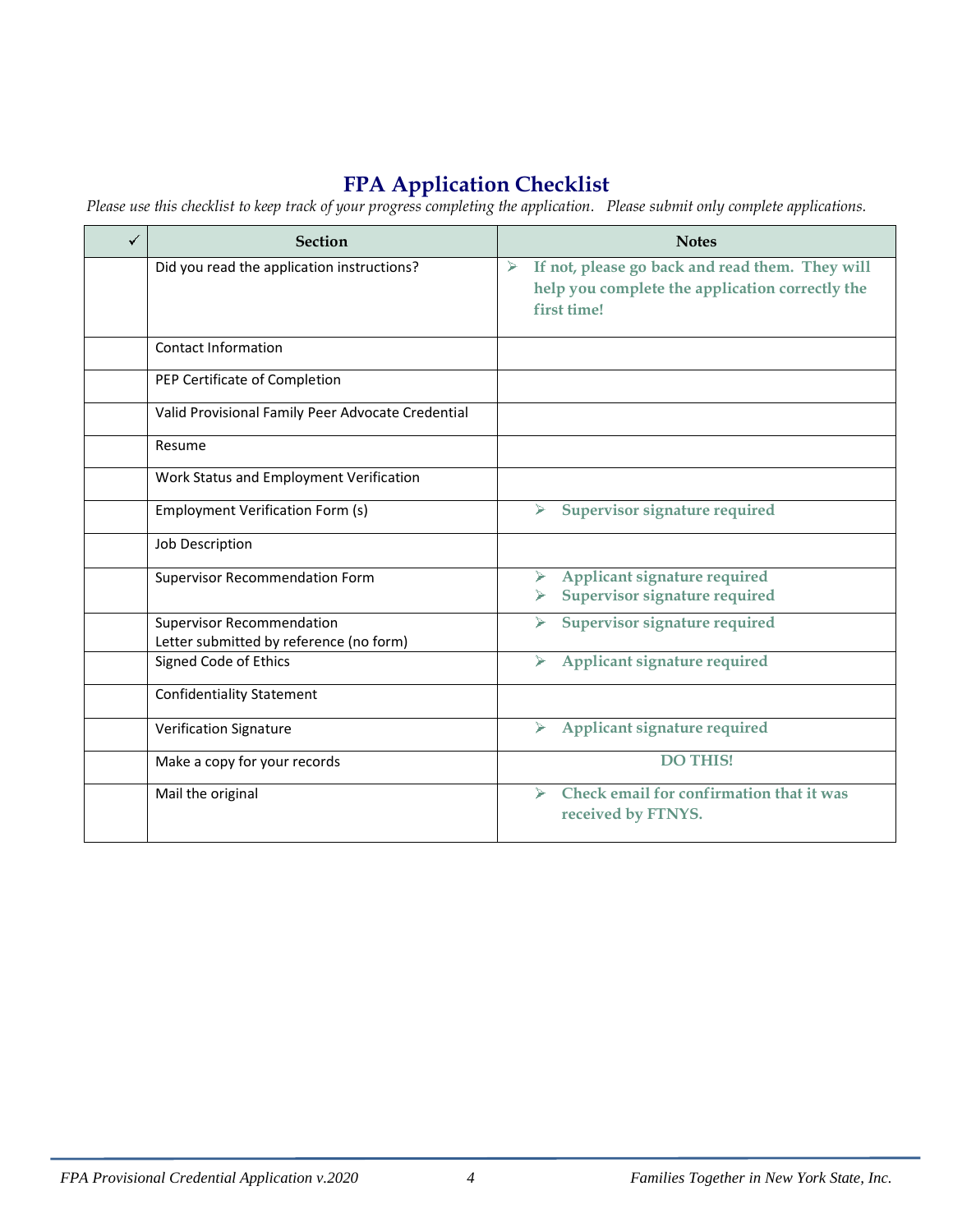**PLEASE TYPE OR PRINT NEATLY AND RETAIN A COPY OF ALL APPLICATION MATERIALS FOR YOUR RECORDS.**

## **Section 1: Contact Information**

*If you are NOT currently working as a Family Peer Advocate, leave the employer/supervisor sections blank.* 

| <b>Personal Contact Information</b>                                                                                                                                                                                                                                                                                                                                                                                                                                     |        |      |                     |                                   |      |  |
|-------------------------------------------------------------------------------------------------------------------------------------------------------------------------------------------------------------------------------------------------------------------------------------------------------------------------------------------------------------------------------------------------------------------------------------------------------------------------|--------|------|---------------------|-----------------------------------|------|--|
| Last Name:                                                                                                                                                                                                                                                                                                                                                                                                                                                              |        |      |                     | First Name:                       |      |  |
| Home Address:                                                                                                                                                                                                                                                                                                                                                                                                                                                           |        |      |                     | County:                           |      |  |
| City:                                                                                                                                                                                                                                                                                                                                                                                                                                                                   |        |      | State:              | Zip Code:                         |      |  |
| Home Phone:<br>Personal Cell Phone:                                                                                                                                                                                                                                                                                                                                                                                                                                     |        |      | Home Email Address: |                                   |      |  |
| <b>Work Contact Information</b>                                                                                                                                                                                                                                                                                                                                                                                                                                         |        |      |                     |                                   |      |  |
| Your Title/Position:                                                                                                                                                                                                                                                                                                                                                                                                                                                    |        |      |                     | Program Name:                     |      |  |
| Agency Name:                                                                                                                                                                                                                                                                                                                                                                                                                                                            |        |      |                     |                                   |      |  |
| <b>Agency Street Address:</b>                                                                                                                                                                                                                                                                                                                                                                                                                                           |        |      | Work County:        |                                   |      |  |
| City:                                                                                                                                                                                                                                                                                                                                                                                                                                                                   | State: | Zip: |                     | Office Phone:<br>Ext.             |      |  |
| <b>Work Email Address:</b>                                                                                                                                                                                                                                                                                                                                                                                                                                              |        |      |                     | Work Cell Phone:                  |      |  |
| <b>Supervisor Contact Information</b>                                                                                                                                                                                                                                                                                                                                                                                                                                   |        |      |                     |                                   |      |  |
| Supervisor Name:                                                                                                                                                                                                                                                                                                                                                                                                                                                        |        |      |                     | Supervisor Title:                 |      |  |
| <b>Supervisor Agency Name:</b>                                                                                                                                                                                                                                                                                                                                                                                                                                          |        |      |                     | <b>Supervisor Agency Address:</b> |      |  |
| City:                                                                                                                                                                                                                                                                                                                                                                                                                                                                   | State: | Zip: |                     | Supervisor Phone:                 | Ext. |  |
| <b>Supervisor Email:</b>                                                                                                                                                                                                                                                                                                                                                                                                                                                |        |      |                     | Supervisor Work Cell:             |      |  |
| If you have more than one supervisor, please provide their information in the space below:                                                                                                                                                                                                                                                                                                                                                                              |        |      |                     |                                   |      |  |
| 2 <sup>nd</sup> Supervisor Contact Information                                                                                                                                                                                                                                                                                                                                                                                                                          |        |      |                     |                                   |      |  |
| <b>Supervisor Name:</b>                                                                                                                                                                                                                                                                                                                                                                                                                                                 |        |      |                     | Supervisor Title:                 |      |  |
| <b>Supervisor Agency Name:</b>                                                                                                                                                                                                                                                                                                                                                                                                                                          |        |      |                     | <b>Supervisor Agency Address:</b> |      |  |
| City:                                                                                                                                                                                                                                                                                                                                                                                                                                                                   | State: | Zip: |                     | Supervisor Phone:                 | Ext. |  |
| <b>Supervisor Email:</b>                                                                                                                                                                                                                                                                                                                                                                                                                                                |        |      |                     | Supervisor Work Cell:             |      |  |
| Important! This contact information may be shared with regional Parent Advisors, FTNYS Chapters, state and local<br>agencies for the purpose of confirming your credential status, and notifying you about professional development<br>opportunities and local events. Your name will be published in an on-line directory of Credentialed Family Peer<br>Advocates.<br>It is your responsibility to update your contact information with FTNYS when there are changes. |        |      |                     |                                   |      |  |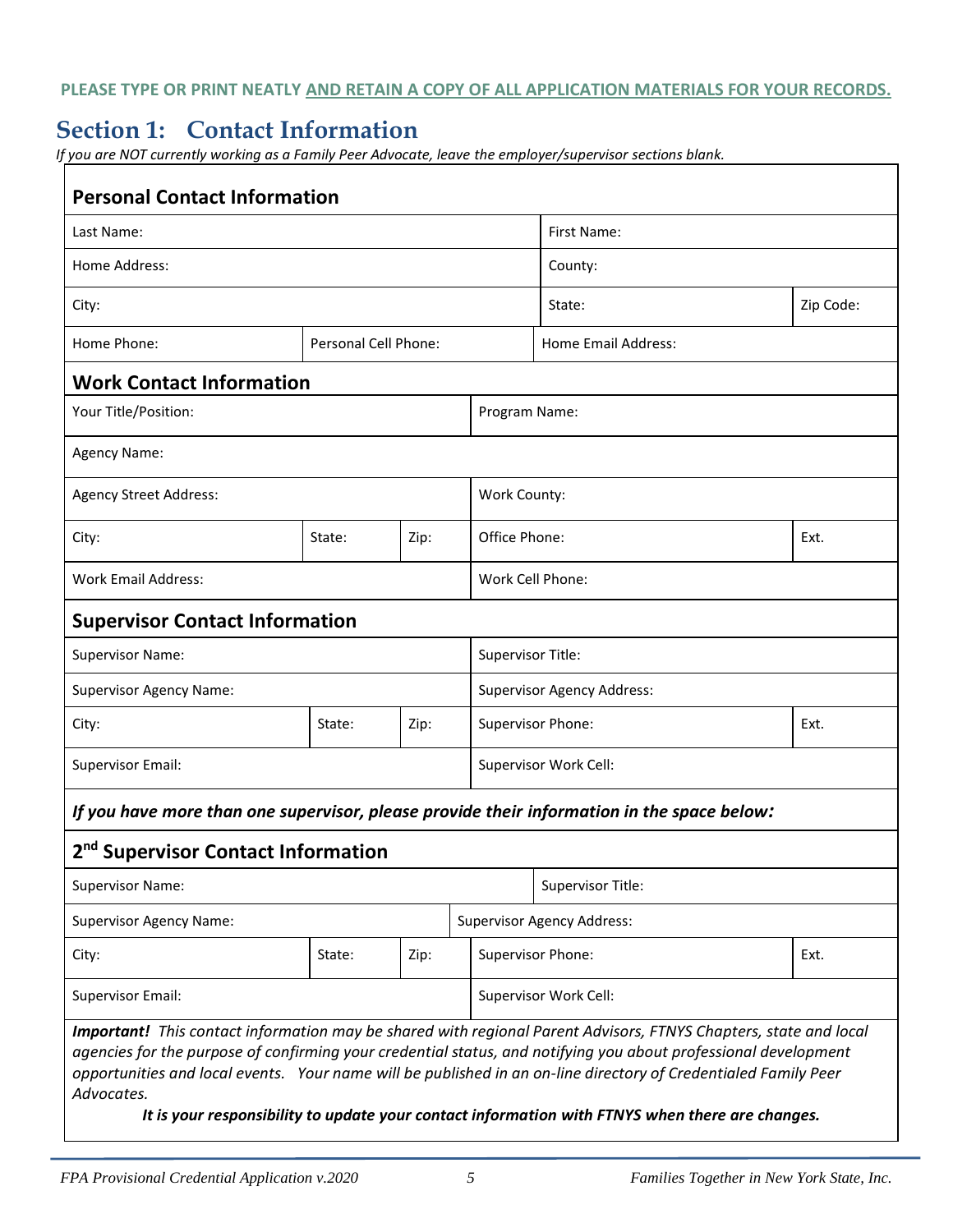**Please PRINT your name exactly as you would like it to appear on your FPA Credential Certificate**

## **Section 2: Parent Empowerment Program (PEP) Training**

*In order to obtain an FPA Professional Credential, you must successfully complete the Level 1 and all parts of Level 2 Family Peer Advocate Parent Empowerment Program (PEP) training. Please attach a copy of your PEP Certificate of Completion.*

| $\Box$ Completed PEP Training | Date of Completion: | Certificate of Completion |
|-------------------------------|---------------------|---------------------------|
|                               |                     | Submitted?                |
|                               |                     | $\Box$ Yes<br>∃ No        |

## **Section 3: Provisional Family Peer Advocate Credential**

*Please check the box if you have a valid Provisional Family Peer Advocate Credential attach a COPY of your credential certificate with your application*

| I hold a valid Provisional Family Peer | <b>Expiration Date:</b> | Certificate Submitted? |
|----------------------------------------|-------------------------|------------------------|
| Advocate Credential.                   |                         | $\square$ Yes<br>LI No |
| $\square$ Yes<br>No                    |                         |                        |

## **Section 4: Resume**

*It is required that you attach an up-to-date copy of your resume to your application. This should include your current position.*

There is no required format, but your resume should include all of the usual elements of a standard resume. Be sure to include the current position and past experiences that are relevant to this role (as well as other work and volunteer experience you have).

If you have never prepared a resume, please see the Application Instructions for more information.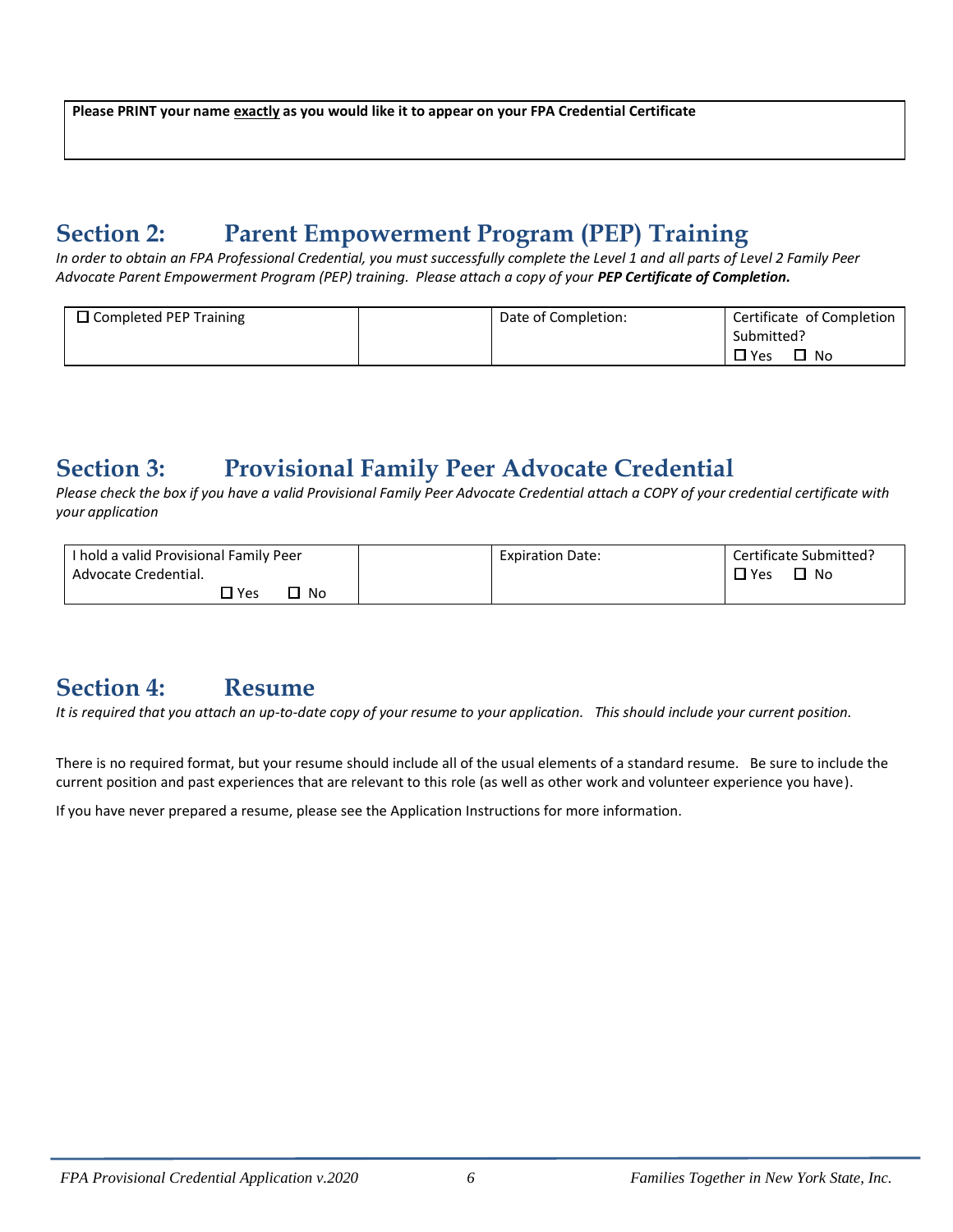## **REMOVE THIS PAGE AND INSERT YOUR:**

- **PEP Certificate of Completion**
- **Valid Provisional Family Peer Advocate Credential**
- **Resume**

**You must complete PEP training to be eligible for the Professional Family Peer Advocate Credential \*IF YOU HAVE NOT COMPLETED PEP TRAINING, YOU CAN REGISTER BY CLICKING THE PEP TRAINING LINK ON THE FTNYS WEBSITE**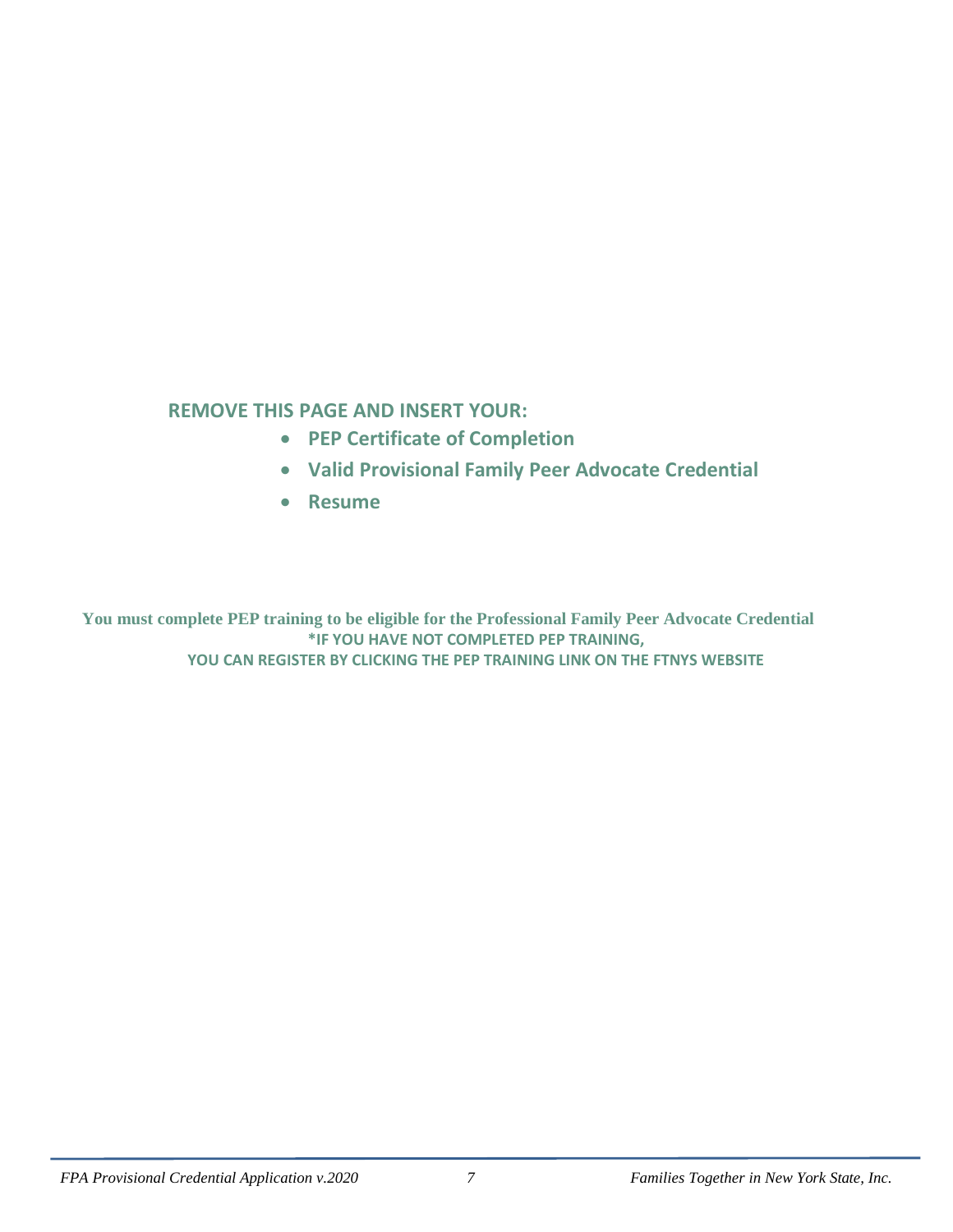## **Section 5: Current Work Status and Experience Verification Form**

## **Current Work Status**

| Check all that apply.                                                                                         |  |
|---------------------------------------------------------------------------------------------------------------|--|
| $\Box$ I am currently employed as a Family Peer Advocate                                                      |  |
| $\Box$ I am currently in the process of being hired as a Family Peer Advocate<br><b>Future Employer Name:</b> |  |
| $\Box$ I am looking for employment as a Family Peer Advocate                                                  |  |
| $\Box$ I am formerly employed as a Family Peer Advocate<br>Past Employer Name:                                |  |
| $\Box$ I have no current or past employment as a Family Peer Advocate                                         |  |

## **Total Hours of Experience Providing Family Peer Support Services**

*In order to be professionally credentialed as a Family Peer Advocate, applicants are required to have a total of 1000 hours of paid or formal volunteer work experience providing family peer support services. Give the Experience Verification Form (next page) to your supervisor(s) to have them document your experience.* 

|   | Check the box to indicate how many hours you have worked.                                                                                                                                                                                                                 |  |  |  |
|---|---------------------------------------------------------------------------------------------------------------------------------------------------------------------------------------------------------------------------------------------------------------------------|--|--|--|
| 0 | I have 1000+ hours of paid or formal volunteer experience providing family peer support services. I am attaching<br>the Experience Verification Form(s) to my application. We recommend that you document as much of your<br>experience (even over and above 1000 hours). |  |  |  |
|   | 0R                                                                                                                                                                                                                                                                        |  |  |  |
| 0 | hours of paid or formal volunteer experience providing family peer support services. I am<br>I have a controller to the controller<br>attaching the Experience Verification Form(s) to my application.                                                                    |  |  |  |
|   | You can use more than one position to equal the required 1000 hours.<br>For each position, your will need to complete this form, along with the<br>Experience Verification Form on the next page.                                                                         |  |  |  |

**Applicant's Full Name:**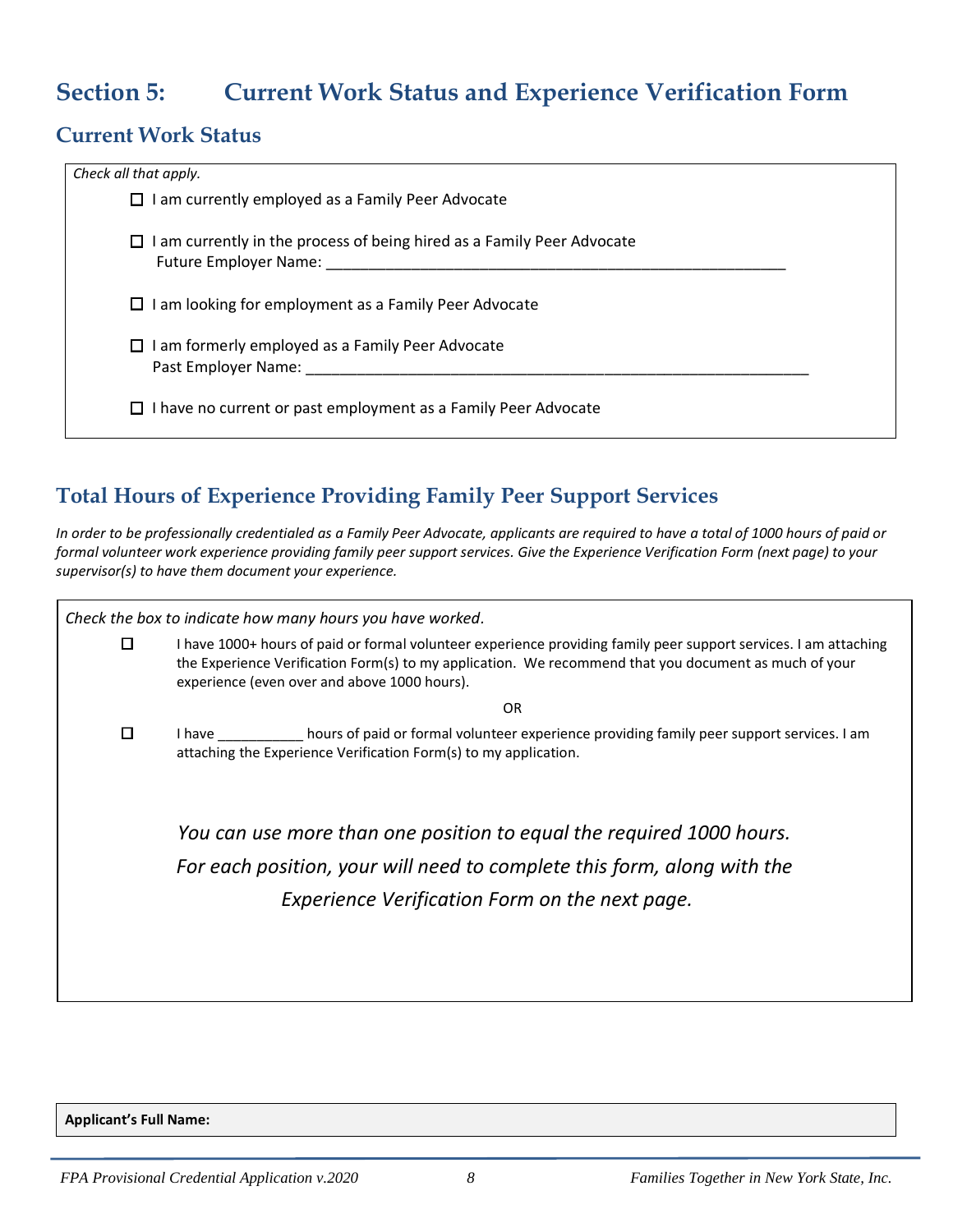## **Families logether** in NYS

1

2

## **Family Peer Advocate Experience Verification Form**

*Make multiple copies of this form as needed to document the required number of hours of experience.*

**APPLICANT:** I authorize contact by FTNYS of employers listed on my application to give any and all information concerning my current and previous employment and any pertinent information they may have, personal or otherwise, and hereby release FTNYS from all liability for any damage that may result from utilization of such information.

| <b>Applicant Signature</b>                    | <b>Applicant Name (Printed)</b>                                                                                     |                      | Date                                        |  |
|-----------------------------------------------|---------------------------------------------------------------------------------------------------------------------|----------------------|---------------------------------------------|--|
| Job Title:                                    |                                                                                                                     |                      | This position is: $\Box$ Paid $\Box$ Unpaid |  |
|                                               | This position is primarily: $\Box$ Direct Service (Advocate) $\Box$ Supervisor $\Box$ Program Director $\Box$ Other |                      |                                             |  |
| Date Left Position:<br>Date Started Position: |                                                                                                                     | # Hours/Week Worked: |                                             |  |
| <b>Agency Name:</b>                           |                                                                                                                     | Agency Phone:        |                                             |  |
| <b>Agency Address:</b>                        |                                                                                                                     |                      |                                             |  |
| City:                                         | State:                                                                                                              | Zip:                 | Country:                                    |  |
| Supervisor's Name & Title:                    |                                                                                                                     |                      |                                             |  |

## **Please attach job description or summary of work duties.**

**SUPERVISOR:** The above individual is applying for a *Professional Family Peer Advocate Credential*. At this time, we are verifying his/her employment or formal volunteer experience and that the employment or volunteer experience is/was in the field of peer-to-peer family support and advocacy. (Formal volunteer experience is defined as a regular, sustained commitment with a specific role, not occasional or intermittent volunteer assignments.)

#### **Please check the appropriate statement, and return this form to the applicant as soon as possible.**

 $\Box$ **YES,** the above employment/volunteer information is accurate, and this position involved providing peer family support and advocacy services for parents/primary caregivers of youth with social, emotional, behavioral and developmental challenges.

\_\_\_\_\_\_\_\_\_\_\_\_\_\_\_\_\_\_\_\_\_\_\_\_\_\_\_\_\_\_\_\_\_\_\_\_\_\_\_\_\_\_\_\_\_\_\_\_\_\_\_\_\_\_\_\_\_\_\_\_\_\_\_\_\_\_\_\_\_\_\_\_\_\_\_\_\_\_\_\_\_\_\_\_\_\_\_\_\_\_\_\_\_\_\_\_\_\_\_\_\_ \_\_\_\_\_\_\_\_\_\_\_\_\_\_\_\_\_\_\_\_\_\_\_\_\_\_\_\_\_\_\_\_\_\_\_\_\_\_\_\_\_\_\_\_\_\_\_\_\_\_\_\_\_\_\_\_\_\_\_\_\_\_\_\_\_\_\_\_\_\_\_\_\_\_\_\_\_\_\_\_\_\_\_\_\_\_\_\_\_\_\_\_\_\_\_\_\_\_\_\_\_

 $\Box$ **NO,** the above employment/volunteer information is inaccurate or this position is not related to providing peer family support and advocacy services for parents/primary caregivers of youth with social, emotional, behavioral and developmental challenges. The correct information is as follows:

| Supervisor's Signature/Title | Date       |
|------------------------------|------------|
| Supervisor's Email Address   | Work Phone |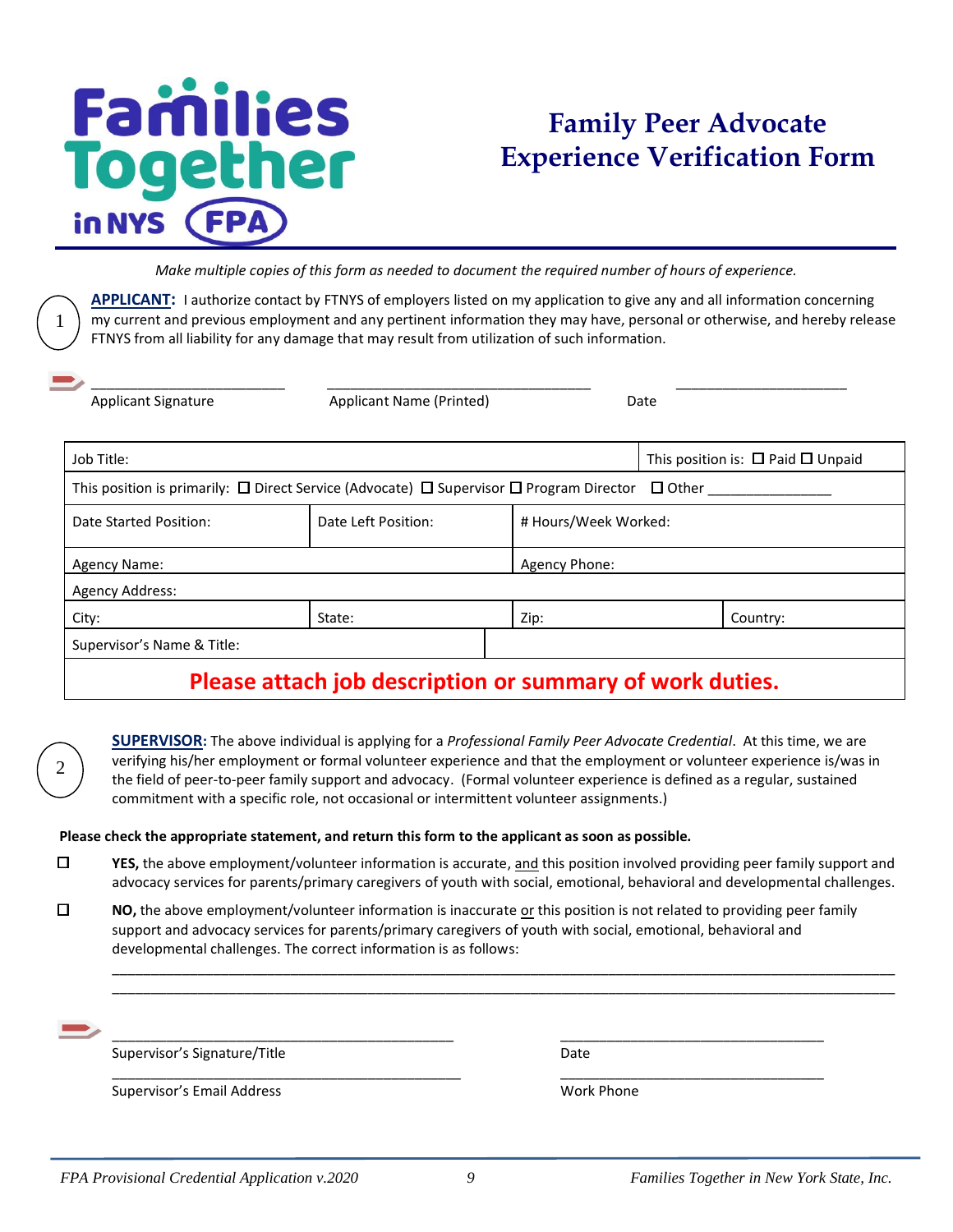**REMOVE THIS PAGE AND INSERT YOUR JOB DESCRIPTION HERE:**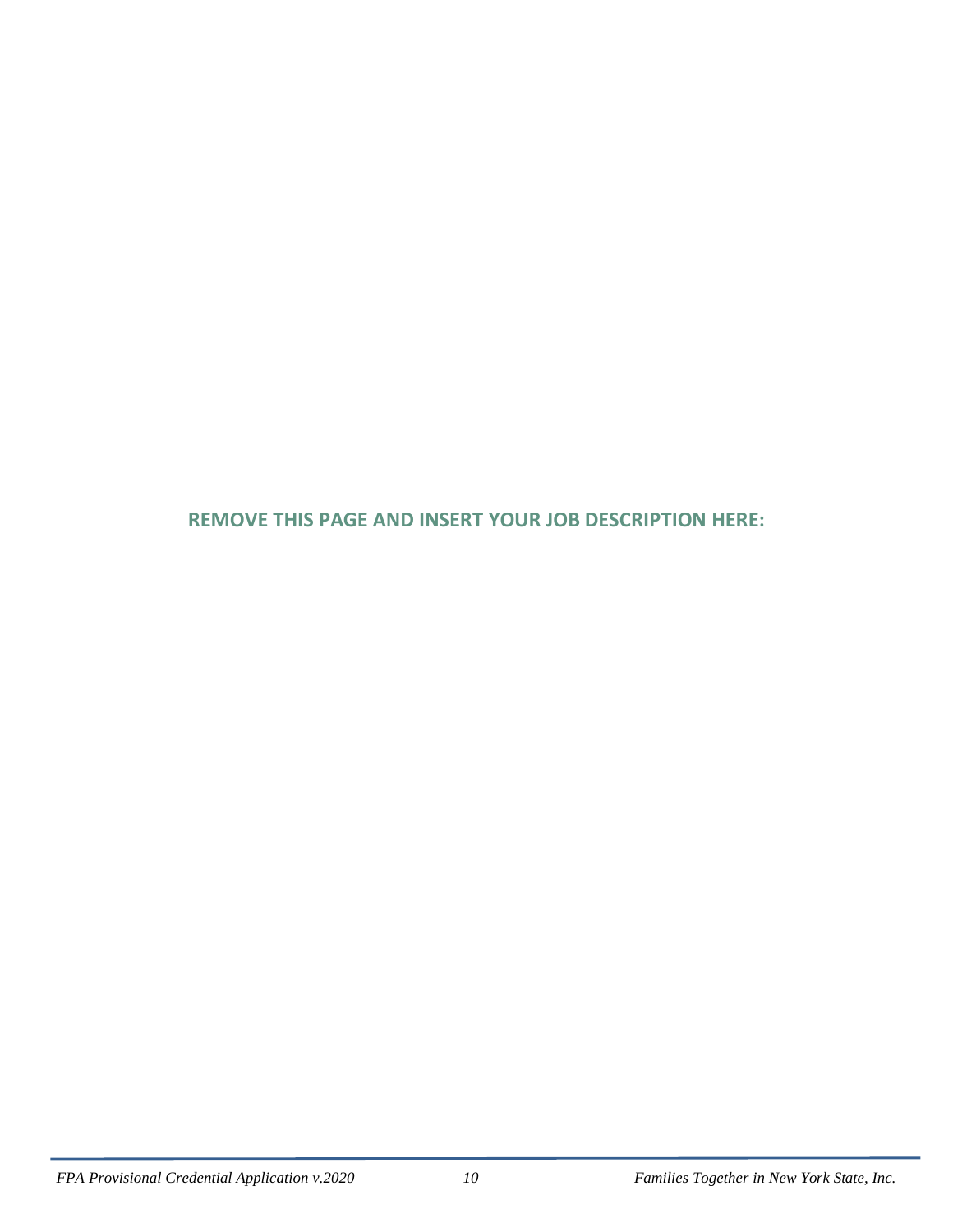## **Section 6: Supervisor Letter of Recommendation**

*Each applicant for the Family Peer Advocate Professional Credential is required to provide a letter of recommendation from someone who supervised/directed their work (paid or volunteer) providing family peer support services.* 

- *List the name and requested information about your supervisor below. Give your supervisor the FPA Reference Form.*
- *Please also give your Supervisor the Family Peer Support Services Definition so they understand better the type of work you*   $\blacksquare$ *are seeking a credential to perform.*
- *You complete and sign the top portion the reference form. This gives us permission to contact your supervisor if necessary.*
- *Your supervisor completes and signs the bottom of the form AND submits a typed letter of recommendation to you for inclusion in your final FPA Professional Credential application.*

#### *Please do not submit your application without enclosing your supervisor recommendation. Both the form and the letter are required.*

#### **Supervisor Recommendation**

| Reference Name:        |                             |       |     |  |  |
|------------------------|-----------------------------|-------|-----|--|--|
| Title:                 | Agency Name (if applicable) |       |     |  |  |
| <b>Street Address:</b> | City                        | State | Zip |  |  |
| Phone:                 | Email:                      |       |     |  |  |

## **Give your supervisor the Supervisor's Recommendation Form.**

**Applicant's Full Name:**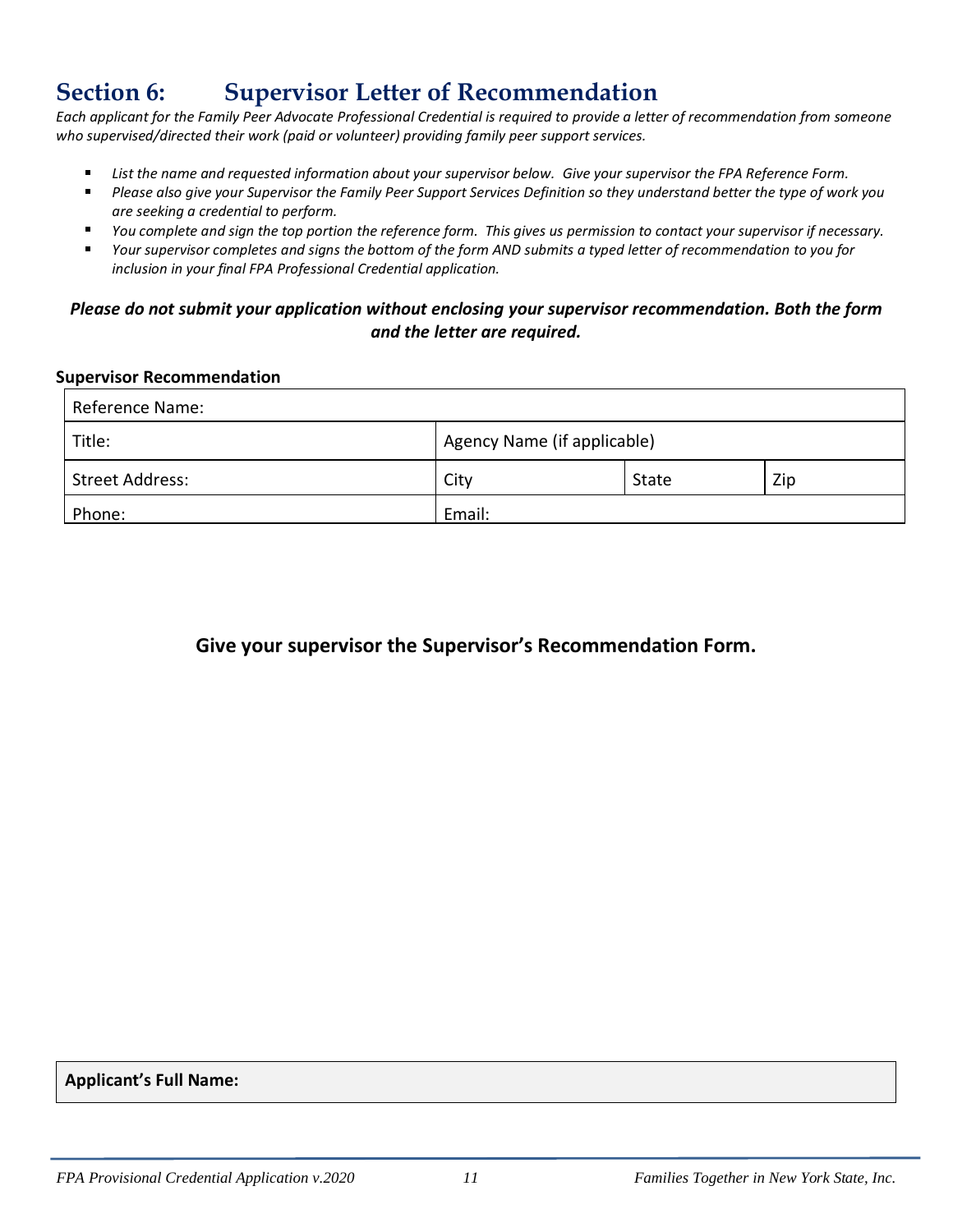## **Families** ogether in NYS

## **Recommendation Form 1 Supervisor**

*The person who completes this Supervisor Recommendation Form should be familiar with your work and qualifications to provide family support and advocacy (or related) services in either a paid or volunteer position.* 

#### *The applicant completes and signs Part A and then gives this form to their Supervisor who completes and signs Part B. This form will be submitted along with the supervisor's letter of recommendation.*

**APPLICANT:** I authorize contact by FTNYS of employers listed on my application to give any and all information concerning my current and previous employment and any pertinent information they may have, personal or otherwise, and hereby release FTNYS from all liability for any damage that may result from utilization of such information.

\_\_\_\_\_\_\_\_\_\_\_\_\_\_\_\_\_\_\_\_\_\_\_\_\_\_\_\_\_\_\_\_\_ \_\_\_\_\_\_\_\_\_\_\_\_\_\_\_\_\_\_\_\_\_\_\_\_\_\_\_\_\_\_\_\_\_\_\_ \_\_\_\_\_\_\_\_\_\_\_\_\_\_\_\_\_\_\_\_\_\_

Applicant's Signature The Applicant's Name (Printed) and Date Date

B

**A**

**SUPERVISOR:** I verify that the above individual is applying for a *Family Peer Advocate Credential*. I understand that this is an entry level credential for individuals providing peer-to-peer family advocacy and support services. As a part of the credentialing process, the applicant must document his/her intent to follow the Family Peer Advocate Code of Ethics; maintain high professional standards; and, possess the skills necessary to work with parents/caregivers of children with social, emotional and/or behavioral challenges (individually and in groups) to guide, assist and empower these parents to best meet the needs of their child and family in collaboration with other providers in the community. As a supervisor of this applicant, I endorse their candidacy and attest that, to the best of my knowledge, the applicant meets these criteria.

Please note that this form and your letter of recommendation will become part of the applicant's credential file which can be reviewed by the applicant and, if requested by the applicant, provided to future employers.

\_\_\_\_\_\_\_\_\_\_\_\_\_\_\_\_\_\_\_\_\_\_\_\_\_\_\_\_\_\_\_\_\_\_\_\_\_\_\_\_\_\_\_\_\_ \_\_\_\_\_\_\_\_\_\_\_\_\_\_\_\_\_\_\_\_\_\_\_\_\_\_\_\_\_\_\_\_\_\_

\_\_\_\_\_\_\_\_\_\_\_\_\_\_\_\_\_\_\_\_\_\_\_\_\_\_\_\_\_\_\_\_\_\_\_\_\_\_\_\_\_\_\_\_\_ \_\_\_\_\_\_\_\_\_\_\_\_\_\_\_\_\_\_\_\_\_\_\_\_\_\_\_\_\_\_\_\_\_\_ Supervisor's Signature/Title **Date** Date

Supervisor's Email Address Work Phone

How long have you known this applicant?

Briefly, in what capacity have you known the applicant?

**IMPORTANT!** Please attach your typed letter of recommendation to this form. In your letter, please describe why you feel this individual is/is not a good candidate to be credentialed as a Family Peer Advocate. If you do not feel you have sufficient knowledge of the applicant to respond to this question, please indicate this. Please specifically describe the applicant's relevant experience, their capacity to support and empower parents/caregivers, their capacity to work collaboratively with other professionals, and their capacity to work in a manner that is consistent with the principles of family-driven care.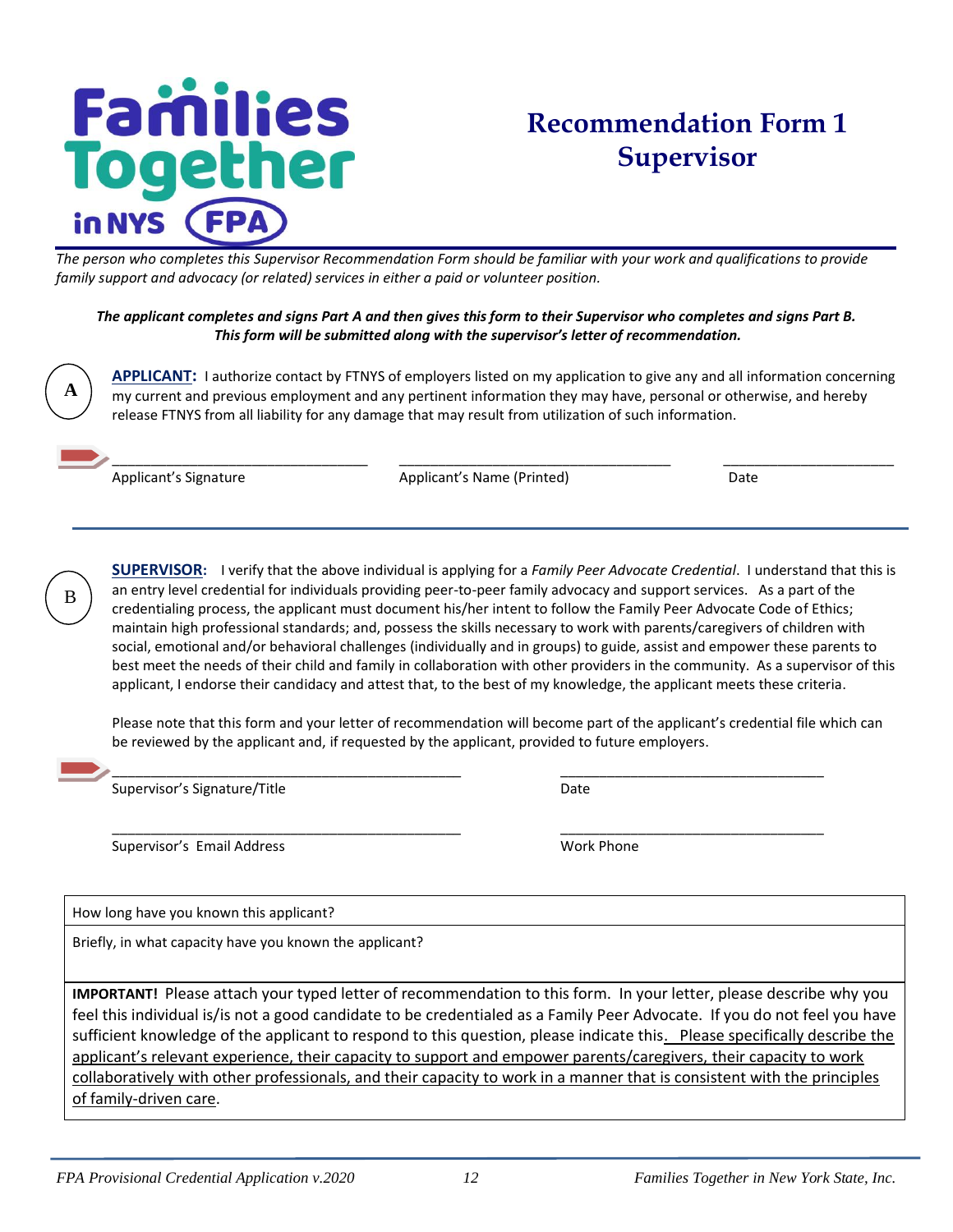## **REMOVE THIS PAGE AND REPLACE WITH SUPERVISOR'S TYPED LETTER ON REFERENCE ON AGENCY LETTERHEAD**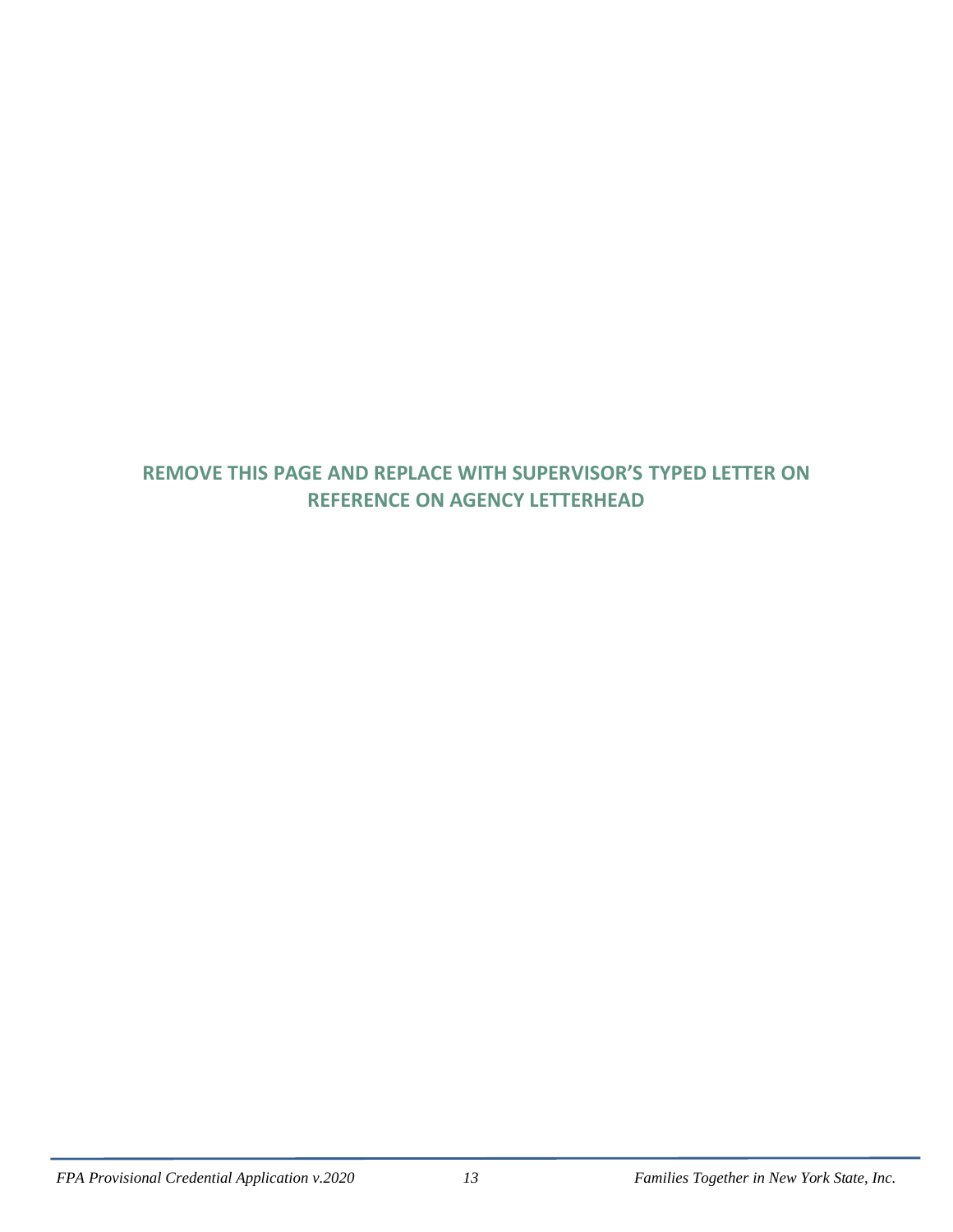## **Section 7: Agreement to Abide by the FPA Code of Ethics**

*Each applicant for the Family Peer Advocate Credential is required to abide by the Family Peer Advocate Code of Ethics. A copy of the Code of Ethics, with a place for your signature, can be found at the end of this application.* 

- **Please read the FPA Code of Ethics carefully before signing.**
- Include the full, signed copy of the FPA Code of Ethics with your application packet and retain a copy for your records.

## **Section 8: Confidentiality and Sharing of Information**

Families Together in New York State maintains strict privacy and confidentiality policies to ensure the personal privacy of all FPA Credential applicants.

Please initial below to indicate your understanding.

- \_\_\_\_\_\_\_\_\_The following individuals may have access to the information in my application for the purposes of reviewing my qualifications: FTNYS staff reviewing FPA Credential Applications; FTNYS Regional Parent Advisors; members of the Family Peer Advocate Workforce Development Advisory Committee; and Family Support Services Coordinators collaborating with state/local agencies (e.g. NYS Office of Mental Health Division of Children and Families and New York City Department of Health and Mental Hygiene)
- Information regarding applicants or application status will not be disclosed to any other individuals or organizations without the consent of the applicant.
- My name, credential status and work email address may be used by FTNYS to create a Directory of Credentialed Family Peer Advocates, and may be provided to state and local agencies, regional Parent Advisors, and FTNYS Chapters to provide me with information on upcoming events that may benefit my professional development.
	- My email address will be added to the FTNYS listserv. I realize that I can 'opt out' at any time.

## **Section 9: Signature and Verification of Information**

*Please place your initials in each box and sign below.* 

- \_\_\_\_\_\_\_\_\_\_\_ I understand that, in order to evaluate my application, Families Together in New York State will verify the information I have provided including my education, employment, references and completion of required training.
	- I agree to cooperate in such review and allow others to provide information regarding my abilities and education.
	- \_\_\_\_\_\_\_\_\_\_\_I hereby solemnly declare and affirm that the facts and matters contained in the foregoing application are true and correct.
- \_\_\_\_\_\_\_\_\_\_\_\_\_\_\_\_\_\_\_\_\_\_\_\_\_\_\_\_\_\_\_\_\_\_\_\_\_\_\_\_\_\_\_\_ \_\_\_\_\_\_\_\_\_\_\_\_\_\_\_\_\_\_\_\_\_\_\_\_\_\_\_\_\_\_\_\_\_\_\_\_\_

Signature of Applicant Date Controller and Date Date Date Date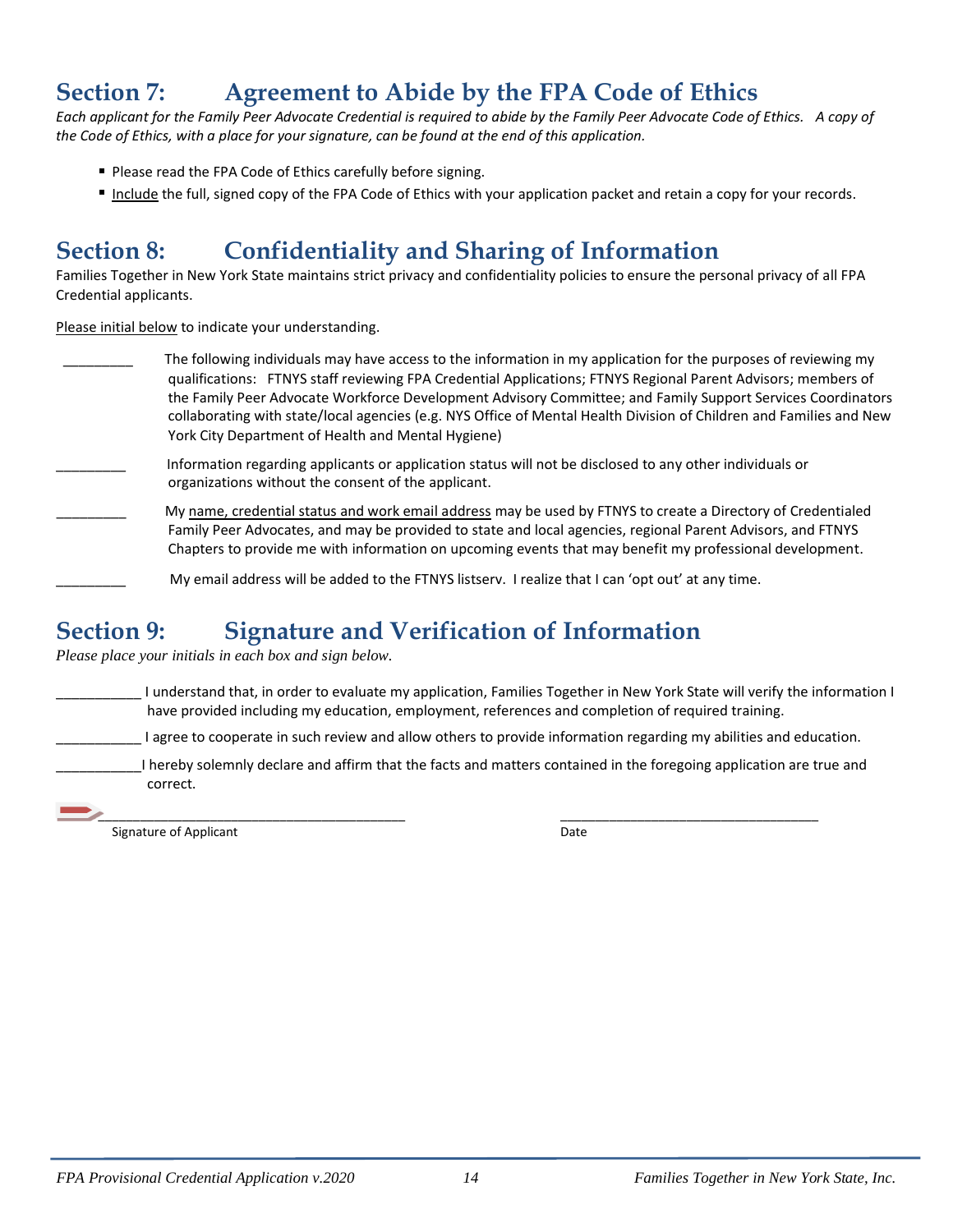# **Families**<br>Together in NYS

## **Family Peer Advocate Code of Ethics**

#### **Preamble**

The work of Family Peer Advocates is rooted in the values of Family-Driven Care and the Principles of the Child and Adolescent Service System (See Appendices). The work of the Family Peer Advocate supports the belief that parents (i.e. biological, foster, adoptive, guardians, and others with primary caregiver duties) must have a meaningful voice and a primary decision making role in the care of their own children as well as in designing and evaluating services and developing the policies and procedures governing care for all children in their community, state, tribe, territory and nation. The concepts of empowerment and resiliency are central to the work of Family Peer Advocates. As peers, Family Peer Advocates use their 'lived experience' and training to inspire hope and reduce stigma. Family Peer Advocates focus on strengths as well as needs, assist families to set priorities and goals, provide information, and help families navigate multiple complex service systems. Family Peer Advocates support families to strengthen their connections to community resources and connect with natural supports. Family Peer Advocates work in collaboration with clinicians and other service providers to enhance engagement and partnership in order to improve both the experience and outcomes for families.

This code of ethics is intended to serve as a guide to professional conduct of Family Peer Advocates. It offers general principles to guide conduct in situations that have ethical implications.

#### **Family Peer Advocate Code of Ethics**

The conduct of a Family Peer Advocate will be consistent with the following ethical and professional standards:

A. Commitment to Families

- Primary responsibility is to promote the well-being of the families with whom s/he works (in keeping with all applicable laws).
- Seek to resolve any situations in which meeting his/her responsibility to the family comes into conflict with other obligations or requirements.
- " When a team or employer decision raises ethical concerns, attempt to resolve the disagreement through appropriate channels. If the disagreement cannot be resolved, the Family Peer Advocate should pursue other avenues to address his/her concerns with the goal of promoting the well-being of the family.
- Engage in efforts to reduce stigma and blaming of families and youth.
- Promote family-driven practices that focus on strengths, view families as a part of the solution, and ensure families and youth participate as partners in all aspects of their care.
- B. Empowerment and Self-Determination.
	- **Promote and support approaches that foster hope, resiliency, empowerment, the development of self-advocacy** skills, and recovery.
	- Promote family-driven practice whereby the parent or primary caregiver has primary decision-making authority as a member of all processes/teams whereby decisions are being made about treatment, services and other aspects of the care for the child and family.
	- Promote youth-guided practice whereby young people have a meaningful voice in setting goals and shaping a plan of care.
	- Promote approaches that provide families with the support they need in the least restrictive and least intrusive environment possible.
	- Provide current, accurate, transparent information to family members and youth.

C. Respect for Diversity.

- Promote cultural and linguistic competence and respect at all times and in all relationships
- Respect the rights and dignity of those with whom s/he works.
- $\blacksquare$ Recognize cultural, individual, and role differences and demonstrate competence in providing services that are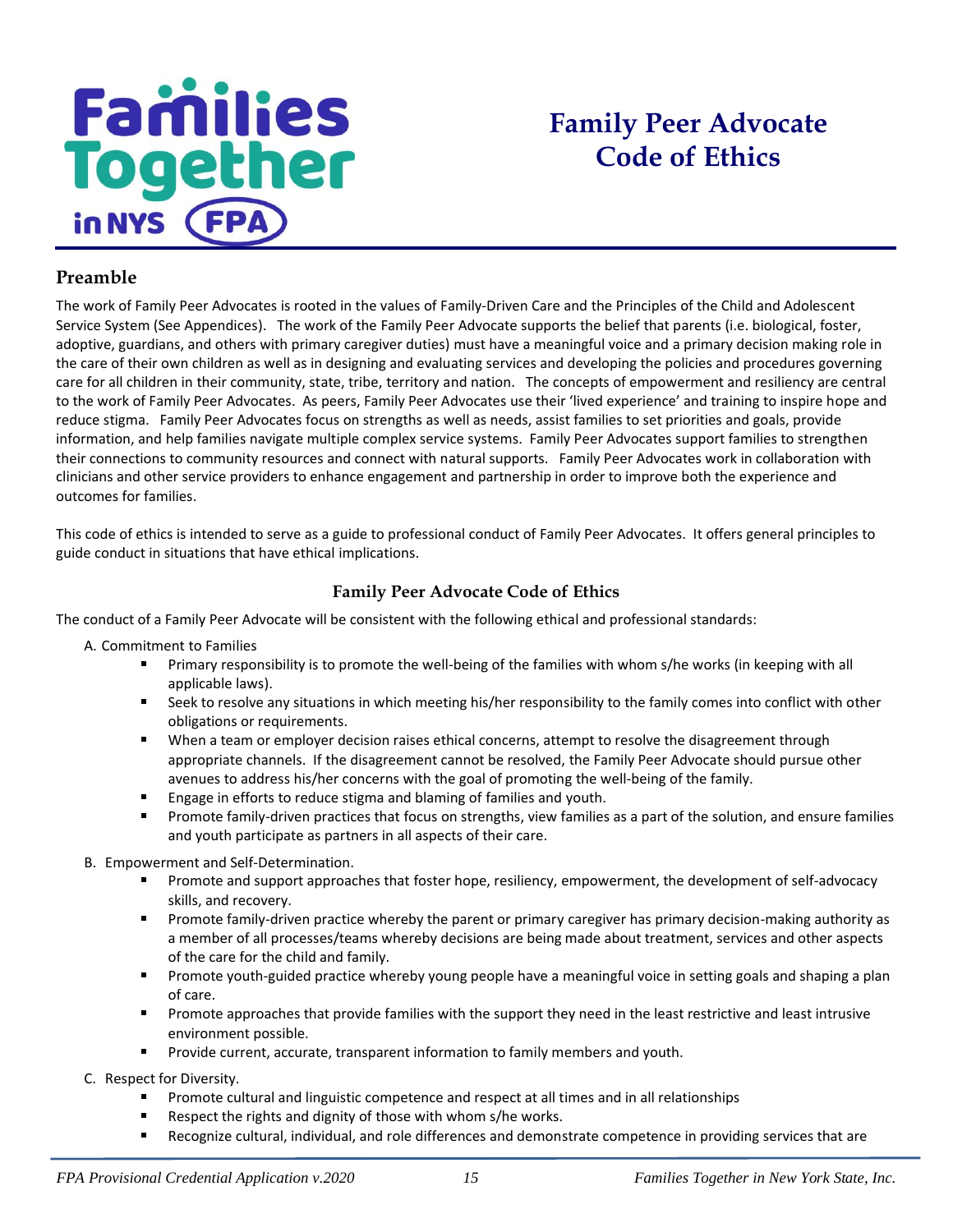sensitive to families' cultures.

- $\blacksquare$ Do not practice, condone, facilitate, or collaborate in any form of discrimination on the basis of ethnicity, race, sex, sexual orientation, age, religion, national origin, marital status, political belief, mental or physical disability, military and/or veteran status, socio-economic status, immigration status, or any other preference or personal characteristic, condition, or state.
- **Pemonstrate respect towards the cultural identities and preferences of the families and youth being served.**
- Seek to understand, accept and appreciate his/her culture as the basis for relating to the cultures of others.
- Seek training and consultation to improve his/her ability to work effectively with individuals from diverse groups.
- Identify situations in which his/her biases are interfering with the ability to work with a specific family and seek  $\blacksquare$ guidance from a supervisor.
- D. Competence as a Family Peer Advocate
	- Provide services with the maximum professional skill, competence, knowledge, and advocacy.
	- Provide services within the boundaries of Family Peer Advocate training and expertise.
	- $\mathbf{r}$ Keep current with emerging knowledge related to family support practice, family-driven care, community resources, empowerment strategies, and evidence-based/ best practice treatment and support approaches.
	- Seek out opportunities to enhance his/her knowledge and skills through training, self-study and professional development and through collaboration with other FPAs across the state.
	- **EXECTE:** Seek to always incorporate effective practices.
	- $\mathbf{r}$ Seek guidance and feedback from colleagues and supervisors to improve effectiveness.
	- $\blacksquare$ Engage in ongoing discussions with employers and colleagues regarding the FPA role to achieve the maximum benefit to families.

#### E. Propriety

- Act in accordance with the laws and statutes regarding all issues that affect his/her work.
- Assure that private conduct does not compromise the fulfillment of professional responsibilities.
- **Do not participate in, condone, or be associated with dishonestly, fraud, or deception.**
- Distinguish clearly between statements made and actions taken as private individuals and as representatives of the Family Peer Advocate profession, employer, or credentialing organization.
- Do not exploit professional relationships for personal gain.
- Do not use undue influence or in any way exploit the trust of the families and youth to whom they are providing services.
- Do not offer or accept gifts of significant value related to your work as a Family Peer Advocate. Consult with supervisors for clarity and direction as needed.
- Do not enter into personal financial transactions with family members engaged in a peer support relationship
- Recognize situations that involve ethical dilemmas and consult with supervisors and colleagues to seek appropriate resolutions.

#### F. Informed Consent

- Provide information about the services of the Family Peer Advocate to parents in a manner which is thorough and understandable to them (reading level, native language, verbal explanations).
- $\blacksquare$ Advocate for the family to receive current, accurate, transparent information from other providers.
- Facilitate opportunities for families to ask questions and obtain more information to help them participate in the planning and service delivery process.

#### G. Access to Records

- Assist families to obtain access to records regarding their care as needed and in keeping with applicable laws.
- Keep notes concerning work with the family in a manner that is transparent and done in partnership with the family.
- H. Confidentiality and Privacy
	- Respect the right to privacy and confidentiality of families and youth in accordance with the law.
	- Disclose confidential information only when necessary and only with valid consent (unless disclosure without consent is warranted to prevent serious, foreseeable, imminent harm and/or as required by law.)
	- Explain to families the circumstances in which you are required to report or act in order to prevent harm (e.g. in situations involving child maltreatment)
	- $\blacksquare$ Inform families whenever confidential information is disclosed (either with consent or due to a legal requirement).
	- **Safeguard all records to assure they are not accessed by unauthorized individuals. This includes the use of**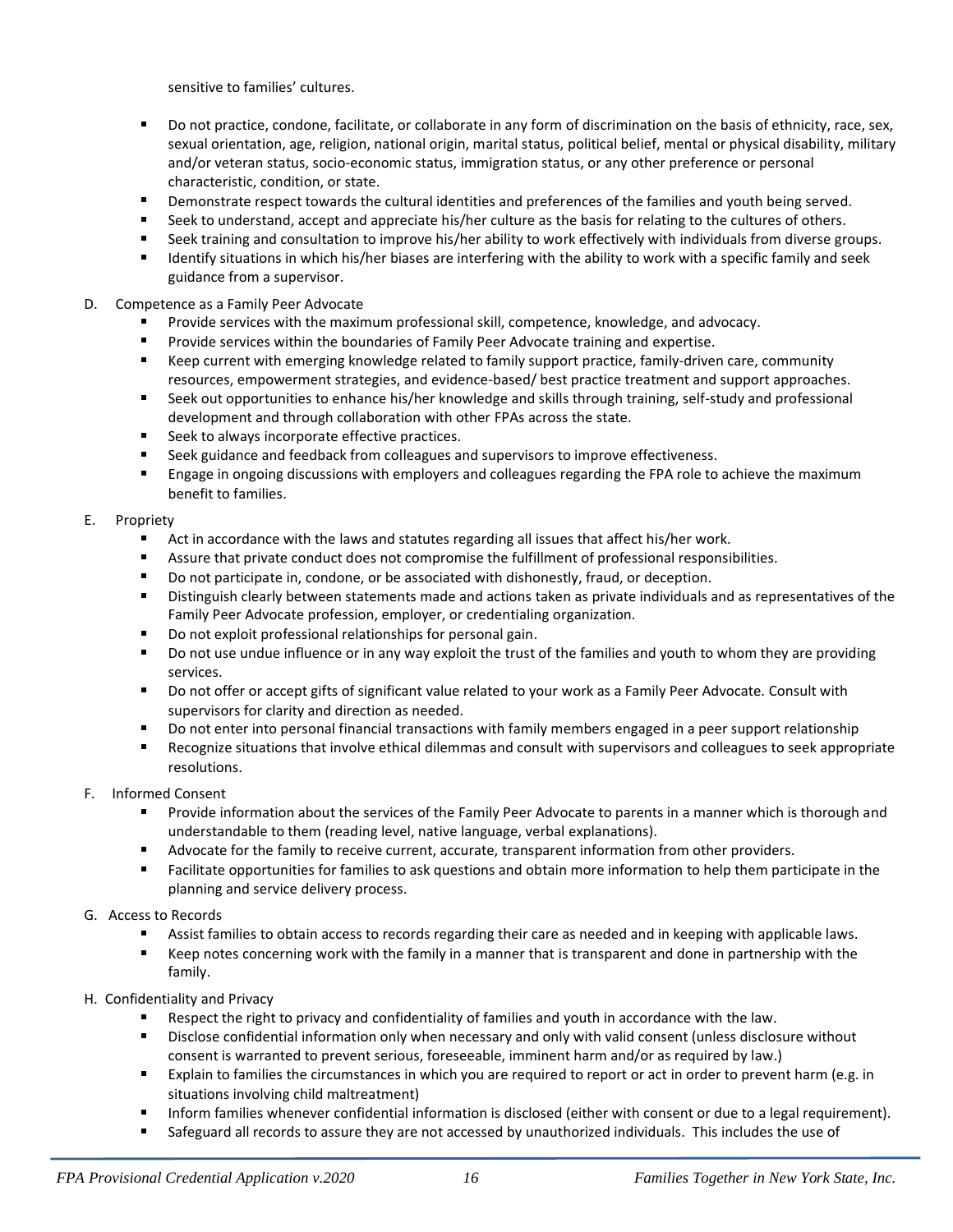electronic methods of storing and sharing information such as email, fax, etc.

- Refrain from discussion of confidential information in any setting unless privacy can be assured. Never discuss confidential information in public spaces.
- I. Conflicts of Interest
	- Be alert to and avoid conflicts of interest and inform the family if the potential for such a conflict exists.
	- Resolve conflicts of interest in a manner that protects the family's interests.
	- Do not engage in dual relationships with families if there is any risk of harm to the family. A dual relationship occurs when a Family Peer Advocate is involved with a family they work with in more than one way, (e.g., a family who attends the same church as you or whose children attend the same school.) If these relationships are unavoidable, take steps to protect the family and set clear boundaries.
- J. Personal Relationships
	- Under no circumstances should the Family Peer Advocate engage in sexual activities or sexual contact with any member of a family currently receiving services. This prohibition also pertains to former client family members except in extraordinary circumstances in which the advocate is able to demonstrate that the family has not been exploited, coerced or manipulated intentionally or unintentionally.
	- Do not provide services to family members with whom the advocate has had a prior sexual relationship.
	- Do not engage in sexual activities or sexual contact with relatives or others with whom family members have close personal relationships when there is risk of potential exploitation or harm to anyone in the family.
- K. Commitment to Partnership
	- Actively seek out opportunities to partner with clinicians and other professionals.
	- Work to enhance his/her understanding of all 'systems' involved in the lives of children and families with complex needs including, but not limited to: education, child welfare, mental health, juvenile justice, probation, family court, health, substance abuse treatment, youth development.
	- Participate in and lead interdisciplinary teams (that include family members and youth) to promote holistic, crosssystem solutions.
	- Work with families to develop their constructive, self-advocacy skills to support their interactions with a wide range of professionals.
	- **Partner with a wide range of community organizations and resource people to support families to make** connections to ongoing 'natural' supports that reflect their culture, interests, preferences, etc.
	- Keep informed about colleagues' areas of expertise and competencies. Seek consultation from those who have demonstrated knowledge, expertise, and competence related to the subject of the consultation.
- L. Integrity of the Profession
	- Uphold and advance the values, ethics, knowledge, and mission of the profession.
	- Work toward the highest standards of practice.
	- **Participate in opportunities to advance the profession through learning collaborative activities, mentoring** colleagues, research, presentations in the community, publications, training, etc.
	- Assume leadership roles (at all levels) whenever possible.
	- **Promote and facilitate evaluation and research to contribute to the development of knowledge and improved** practice of peer family support and advocacy.
	- Act with integrity in relationships with colleagues, families, youth, other providers and organizations, referral sources, and other professionals in a way that promotes respect for the profession and improved outcomes for families and youth.

*By signing this Code of Ethics, I affirm that I have read through and understand all of the information provided in this document including Appendix A and Appendix B. By signing below, I also understand that I will be held responsible and accountable to above mentioned principles, rules and procedures. If a complaint is made, or it is alleged that I have broken any of these principles, rules or procedures, I agree to have these actions or inactions reviewed and assessed by the Ethics Subcommittee in accordance with the complaint guidelines of the Family Peer Advocate Credentialing Advisory Board. If it is found that I have violated any of theses principles, rules and/or procedures, then I understand that measures will be taken against me by the Family Peer Advocate Credentialing Advisory Board, up to and including the revocation of my Family Peer Advocate Credential.*

*I agree to practice in accordance with the above Family Peer Advocate Code of Ethics.*

\_\_\_\_\_\_\_\_\_\_\_\_\_\_\_\_\_\_\_\_\_\_\_\_\_\_\_\_\_\_\_\_\_\_\_\_\_\_\_ \_\_\_\_\_\_\_\_\_\_\_\_\_\_\_\_\_\_\_\_\_\_\_\_\_\_\_\_\_\_\_\_\_\_\_\_ \_\_\_\_\_\_\_\_\_\_\_\_\_\_\_\_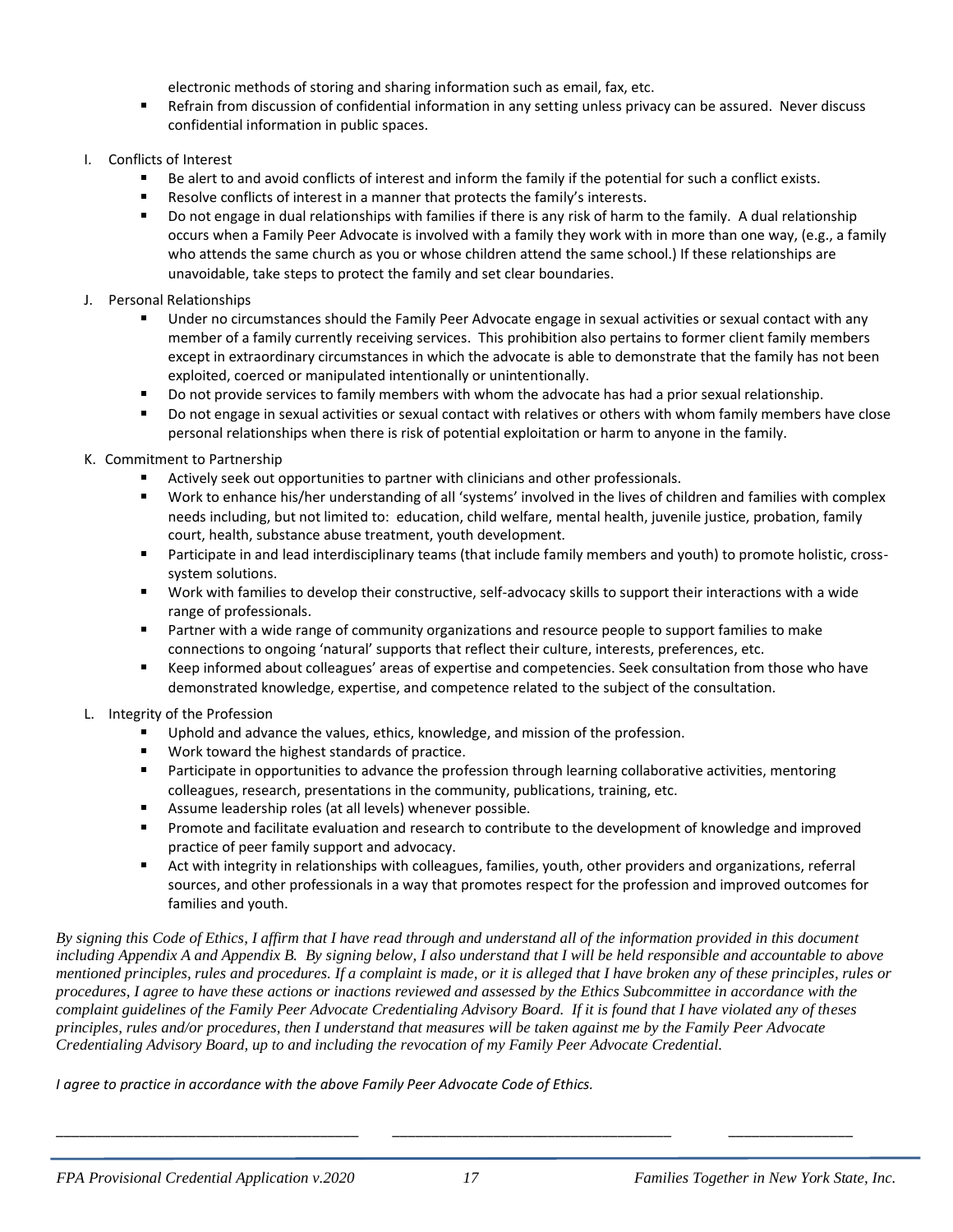#### FPA Code of Ethics - Appendix A

## **CASSP Principles**

CASSP (Child and Adolescent Service System Program) is based on a well-defined set of principles for mental health services for children and adolescents with or at risk of developing severe emotional disorders and their families. These principles are summarized in six core statements.

#### **Child-centered**

Services are planned to meet the individual needs of the child, rather than to fit the child into an existing service. Services consider the child's family and community contexts, are developmentally appropriate and child-specific, and build on the strengths of the child and family to meet the mental health, social and physical needs of the child.

#### **Family-focused**

The family is the primary support system for the child and it is important to help empower the family to advocate for themselves. The family participates as a full partner in all stages of the decision-making and treatment planning process including implementation, monitoring and evaluation. A family may include biological, adoptive and foster parents, siblings, grandparents, other relatives, and other adults who are committed to the child. The development of mental health policy at state and local levels includes family representation.

#### **Community-based**

Whenever possible, services are delivered in the child's home community, drawing on formal and informal resources to promote the child's successful participation in the community. Community resources include not only mental health professionals and provider agencies, but also social, religious, cultural organizations and other natural community support networks.

#### **Multi-system**

Services are planned in collaboration with all the child-serving systems involved in the child's life. Representatives from all these systems and the family collaborate to define the goals for the child, develop a service plan, develop the necessary resources to implement the plan, provide appropriate support to the child and family, and evaluate progress.

#### **Culturally competent**

Culture determines our worldview and provides a general design for living and patterns for interpreting reality that are reflected in our behavior. Therefore, services that are culturally competent are provided by individuals who have the skills to recognize and respect the behavior, ideas, attitudes, values, beliefs, customs, language, rituals, ceremonies and practices characteristic of a particular group of people.

#### **Least restrictive/least intrusive**

Services take place in settings that are the most appropriate and natural for the child and family and are the least restrictive and intrusive available to meet the needs of the child and family.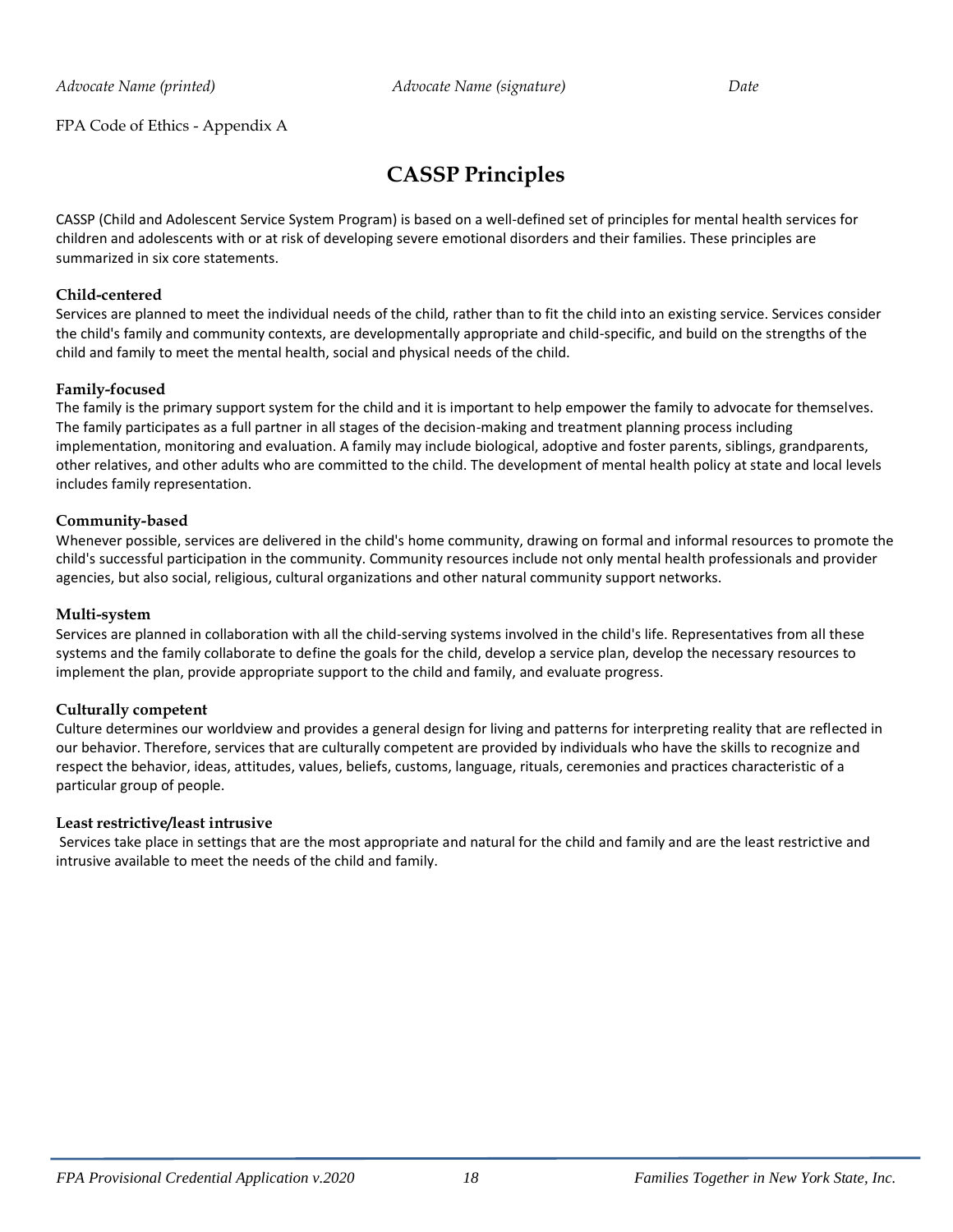#### FPA Code of Ethics - Appendix B

## **Family-Driven Care Principles**

Family-driven means families have a primary decision making role in the care of their own children as well as the policies and procedures governing care for all children in their community, state, tribe, territory and nation.

This includes:

- Choosing culturally and linguistically competent supports, services, and providers;
- Setting goals;
- Designing, implementing and evaluating programs;
- Monitoring outcomes; and
- Partnering in funding decisions.

#### **Guiding Principles of Family-Driven Care**

- 1. Families and youth, providers and administrators embrace the concept of sharing decision-making and responsibility for outcomes.
- 2. Families and youth are given accurate, understandable, and complete information necessary to set goals and to make informed decisions and choices about the right services and supports for individual children and their families.
- 3. All children, youth, and families have a biological, adoptive, foster, or surrogate family voice advocating on their behalf and may appoint them as substitute decision makers at any time.
- 4. Families and family-run organizations engage in peer support activities to reduce isolation, gather and disseminate accurate information, and strengthen the family voice.
- 5. Families and family-run organizations provide direction for decisions that impact funding for services, treatments, and supports and advocate for families and youth to have choices.
- 6. Providers take the initiative to change policy and practice from provider-driven to family-driven.
- 7. Administrators allocate staff, training, support and resources to make family-driven practice work at the point where services and supports are delivered to children, youth, and families and where family and youth run organizations are funded and sustained.
- 8. Community attitude change efforts focus on removing barriers and discrimination created by stigma.
- 9. Communities and private agencies embrace, value, and celebrate the diverse cultures of their children, youth, and families and work to eliminate mental health disparities.
- 10. Everyone who connects with children, youth, and families continually advances their own cultural and linguistic responsiveness as the population served changes so that the needs of the diverse populations are appropriately addressed.